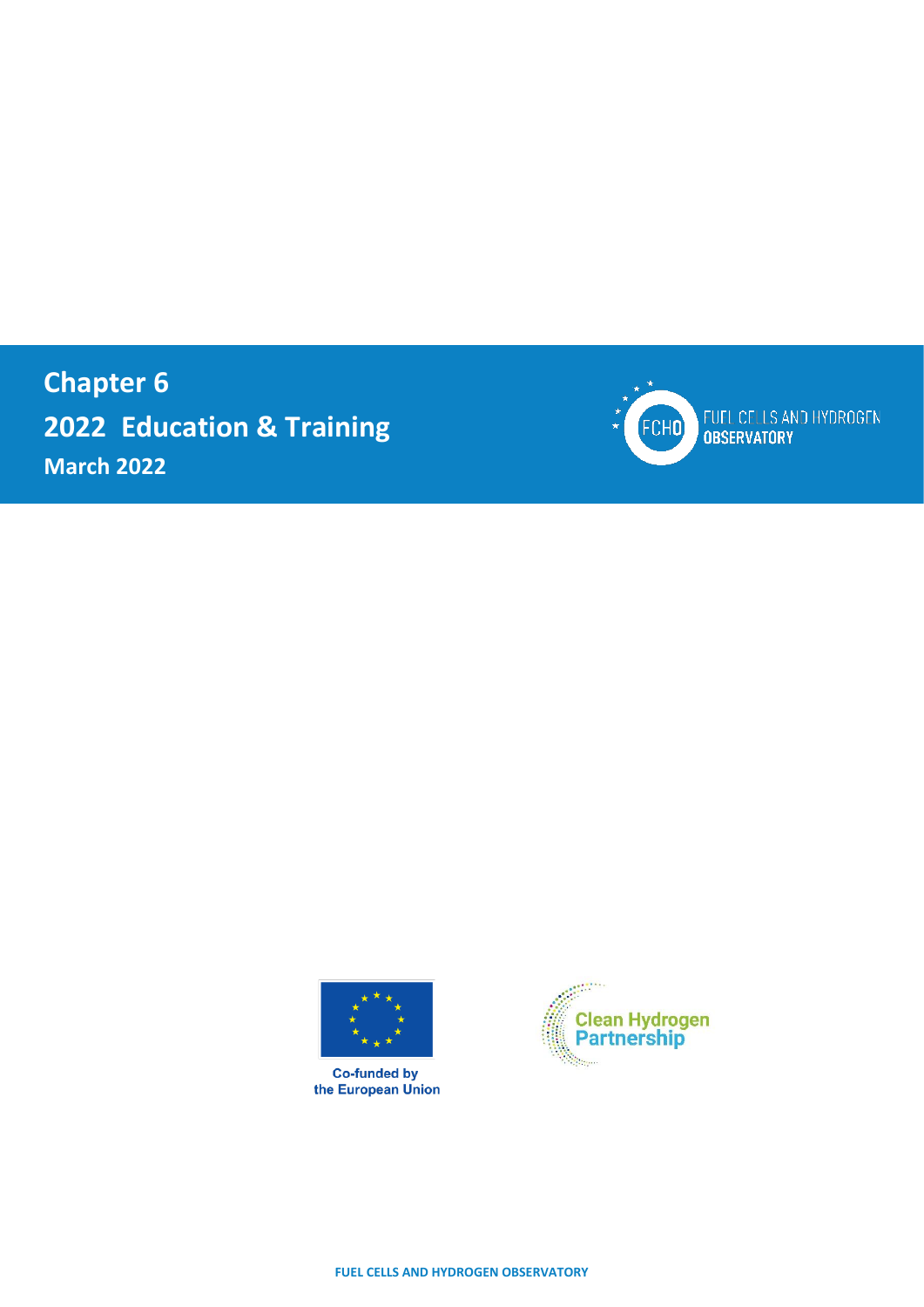

### <span id="page-1-0"></span>Disclaimer

This report is based on data gathered as part of the Fuel Cells and Hydrogen Observatory between January to March 2022. The authors believe that this information comes from reliable sources, but do not guarantee the accuracy or completion of this information. The Observatory and information gathered within it will continue to be revised. These revisions will take place annually and can also be done on a case by case basis. As a result, the information used as of writing of this report might differ from the changing data in the Observatory.

The information and views set out in this report are those of the author(s) and do not necessarily reflect the official opinion of the Clean Hydrogen JU. Neither the Clean Hydrogen JU, other European Union institutions and bodies, nor any person acting on their behalf may be held responsible for the use which may be made of the information contained therein.

This report was prepared for the Clean Hydrogen Joint Undertaking as part of the Fuel Cells and Hydrogen Observatory. Copies of this document can be downloaded from <https://www.fchobservatory.eu/>

The Fuel Cells and Hydrogen Observatory has been prepared for the Clean Hydrogen JU under a public procurement contract.

© Clean Hydrogen JU, 2022 Reproduction is authorised provided that the source is acknowledged. For any use or reproduction of material that is not under the Clean Hydrogen JU copyright, permission must be sought directly from the copyright holders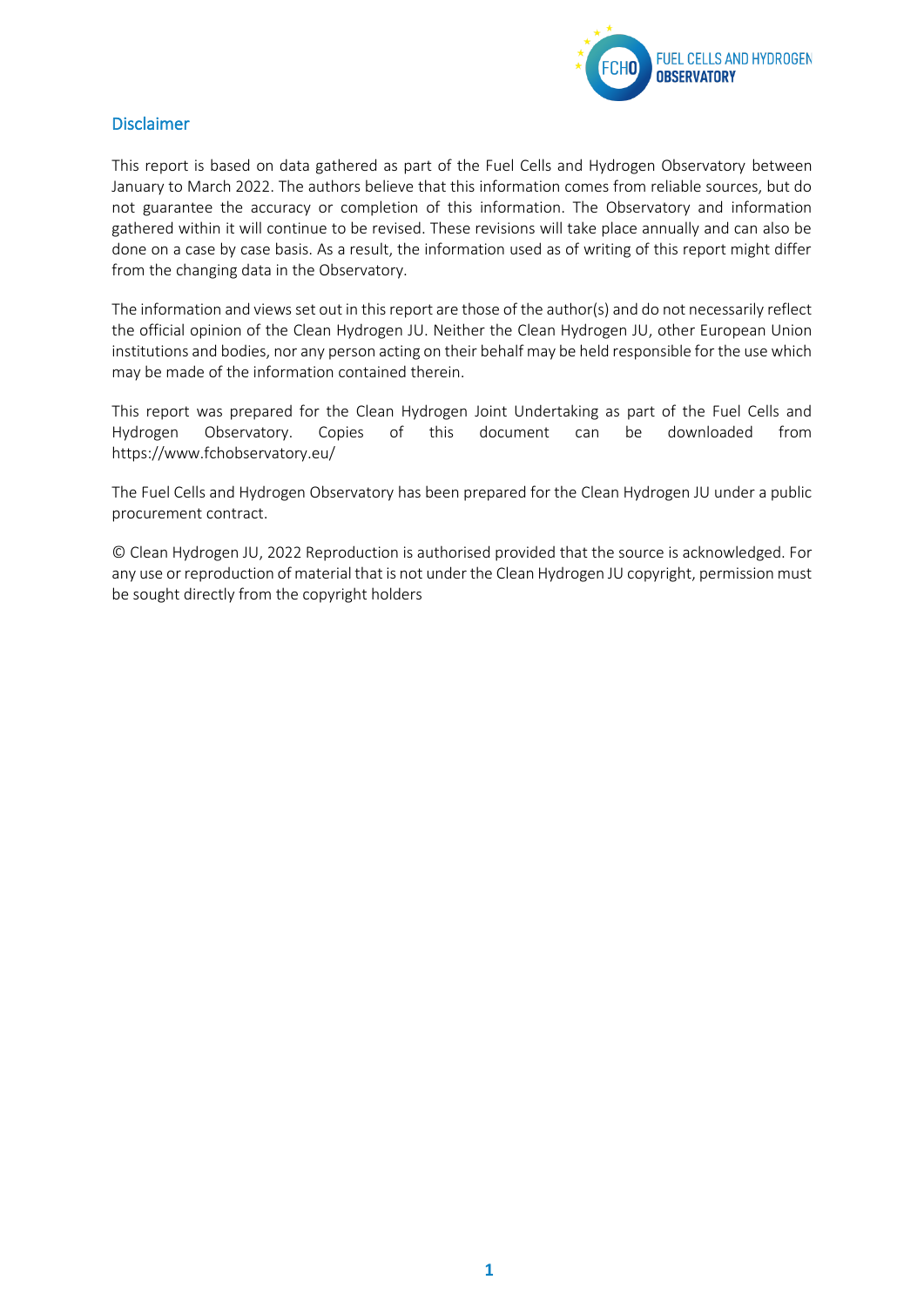

### **TABLE OF CONTENTS**  $\overline{C}$

| 1. |                |                                                                      |  |  |  |
|----|----------------|----------------------------------------------------------------------|--|--|--|
| 2. |                |                                                                      |  |  |  |
|    | 2.1.           |                                                                      |  |  |  |
|    | 2.2.           |                                                                      |  |  |  |
|    | 2.2.1.         |                                                                      |  |  |  |
|    | 2.2.2.         |                                                                      |  |  |  |
|    | 2.2.3.         |                                                                      |  |  |  |
|    | 2.2.4.<br>2.3. |                                                                      |  |  |  |
| 3. |                |                                                                      |  |  |  |
|    | 3.1.           |                                                                      |  |  |  |
|    | 3.2.           |                                                                      |  |  |  |
|    | 3.3.           |                                                                      |  |  |  |
|    | 3.4.           |                                                                      |  |  |  |
|    | 3.5.           | Areas for future consideration in the Education materials module  18 |  |  |  |
| 4. |                |                                                                      |  |  |  |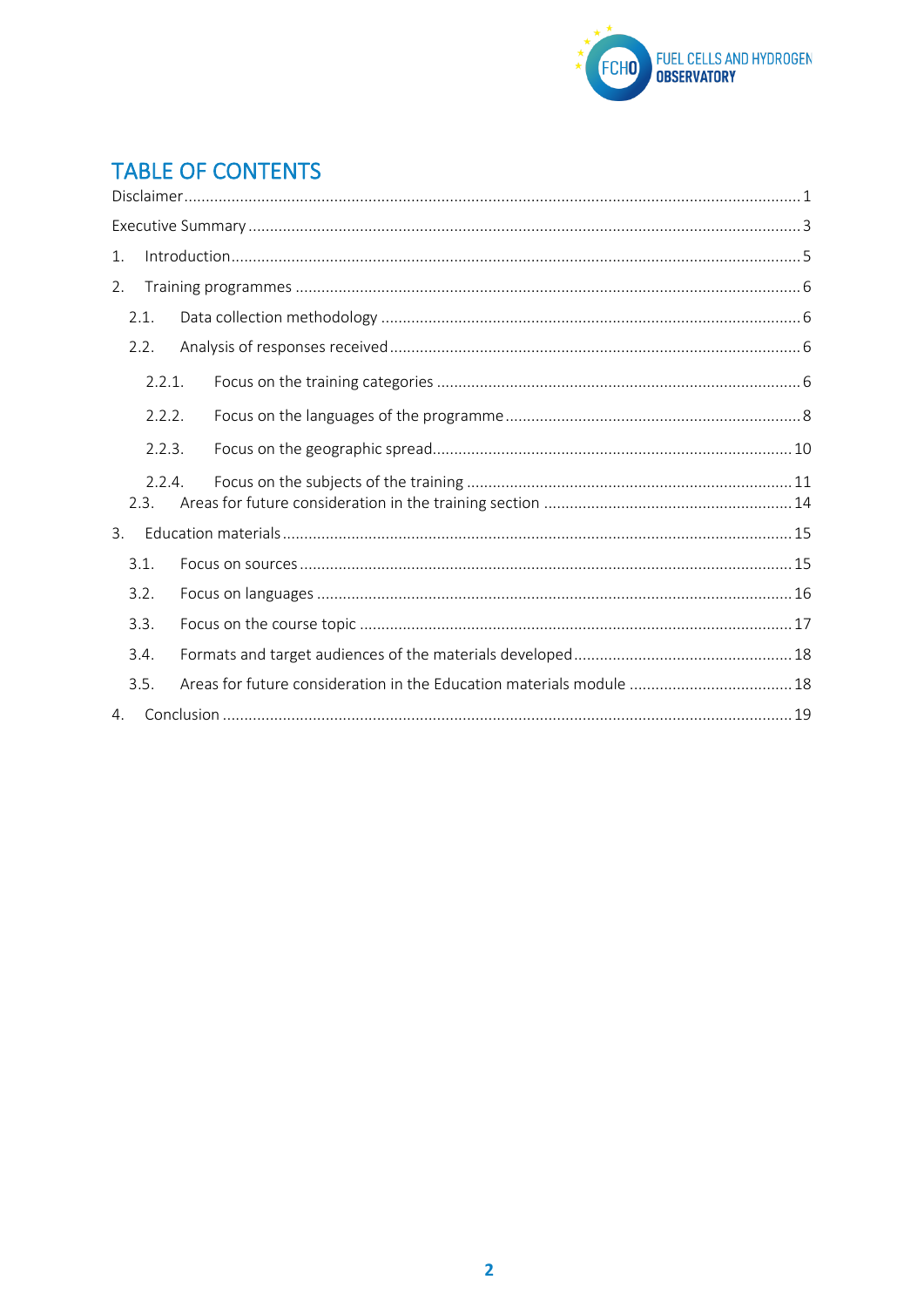

# <span id="page-3-0"></span>Executive Summary

The Fuel Cells and Hydrogen Observatory (FCHO) is an ambitious project aiming to collect available valuable sector information in a single go-to source, making it available to all interested stakeholders. The Education and Training module within the FCHO offers a single repository of training and materials in the field of hydrogen and fuel cells available across Europe.

The development and deployment of fuel cells and hydrogen (FCH) in the European market has highlighted the need for a trained and skilled workforce able to conceive, design, repair, maintain and operate the technologies of the sector. As the FCH market moves to commercialization and widescale sector adoption, the requirement for suitable training to provide the necessary skills to meet this market needs is becoming increasingly apparent.

With this idea in mind, the objective of the Education and Training chapter of the Observatory is twofold. Firstly, it aims to list training offers providing a range of qualifications to assist in working in the FCH ecosystem. This second report evaluates the data collected between January and February 2022 through a survey sent to stakeholders active in the sector. To this date, 299 different training courses are mapped on the FCHO and whilst this mapping is not exhaustive, the ambition over time is to encompass all relevant training within the database.

Training courses included in the mapping refer to the different levels of education: Vocational training, Bachelor, Master, Doctorate and Post-Doctorate programmes. Off-curricula training is also listed, such as summer schools, workshops, or internships, as well as lifelong education opportunities with the professional training category.

Secondly the Education and Training chapter of the Observatory encompasses Education materials publicly accessible for learners and students interested in the field of FCH. The goal is to provide an online library relevant for different level of education, as described by the International Standard Classification of Education (ISCED), different interests and in different languages.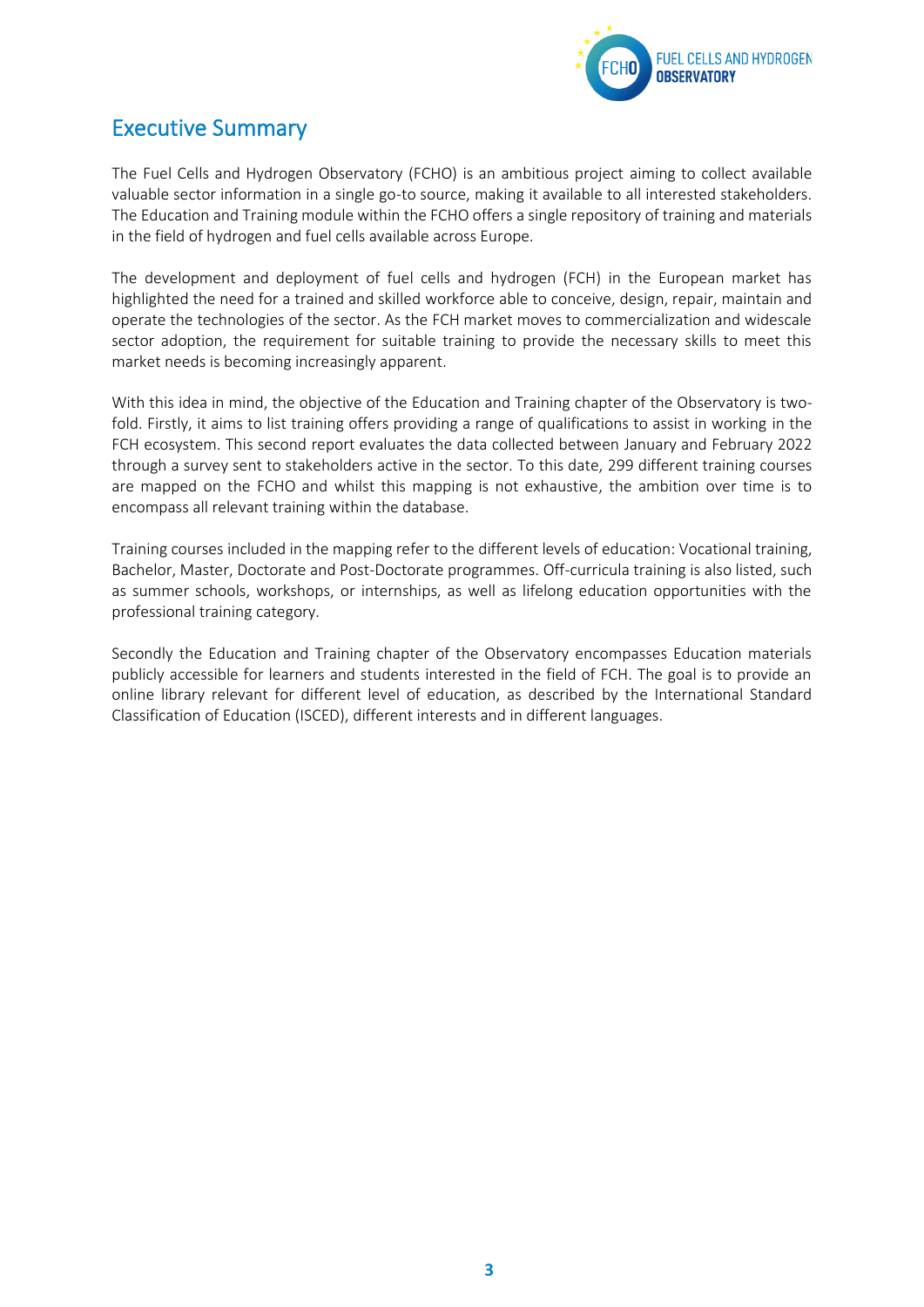

| Purpose:             | The Training section of the Education and Training module of the FCHO offers a<br>repository of training available in Europe. In addition to the training programmes,<br>Educational materials which are publicly accessible online, are also available to<br>access on the FCHO.<br>https://www.fchobservatory.eu/observatory/education-and-training                                                                                                                                                                                                                                                                                                                                                                                                                                                                                                                                                                                                                                                                                                                                                                                                                                                                                                                                                                                                                                                                                                                                                                                                                                             |
|----------------------|---------------------------------------------------------------------------------------------------------------------------------------------------------------------------------------------------------------------------------------------------------------------------------------------------------------------------------------------------------------------------------------------------------------------------------------------------------------------------------------------------------------------------------------------------------------------------------------------------------------------------------------------------------------------------------------------------------------------------------------------------------------------------------------------------------------------------------------------------------------------------------------------------------------------------------------------------------------------------------------------------------------------------------------------------------------------------------------------------------------------------------------------------------------------------------------------------------------------------------------------------------------------------------------------------------------------------------------------------------------------------------------------------------------------------------------------------------------------------------------------------------------------------------------------------------------------------------------------------|
| Scope:               | The training courses are displayed by location within a map and users can explore<br>the data by selecting the type of training of interest. Two additional filters on the<br>language and the focus of the training are available to refine the search according to<br>user needs. Users of the online tool can be students, professionals and individuals<br>wishing to learn and be trained on FCH. To complement this mapping, a repository<br>of online resources is accessible on the FCHO. Users may retrieve reliable materials<br>available for self-learning.                                                                                                                                                                                                                                                                                                                                                                                                                                                                                                                                                                                                                                                                                                                                                                                                                                                                                                                                                                                                                           |
| <b>Key Findings:</b> | Master programmes and professional training courses remain the categories with<br>the most entries.<br>The many different fields of Master programmes mapped shows the cross-sectoral<br>nature of hydrogen in teaching.<br>The question of whether FCH should be taught in a dedicated study programme or<br>integrated to existing curricula is subject to discussions. For Master programmes,<br>FCH is more often an element integrated in a programme than its core focus.<br>The prevalence of training courses offered by Western European countries is still<br>noticeable even though the geographic coverage expanded to 20 countries.<br>"Hydrogen Production" and "Hydrogen end-uses: transports" remain the most<br>selected focus of courses among the 11 categories proposed.<br>"Regulations, Codes and Standards" was the least selected focus but in slight<br>increase in comparison to the data of 2021.<br>Professional trainings and Master programmes diverge in terms of content covered.<br>This is noticeable for the focuses on Basic Electrochemistry; Safety; Regulations,<br>Codes and Standards.<br>Most of the materials listed in the library are available in English and focus on higher<br>ISCED levels, especially levels 6 and 7 which correspond to Bachelor and Master<br>levels.<br>Most of the materials listed have a general focus. The category "Hydrogen End Uses"<br>is then the most common focus in the materials listed.<br>Many projects have developed materials which are no longer available online as the<br>websites were not maintained. |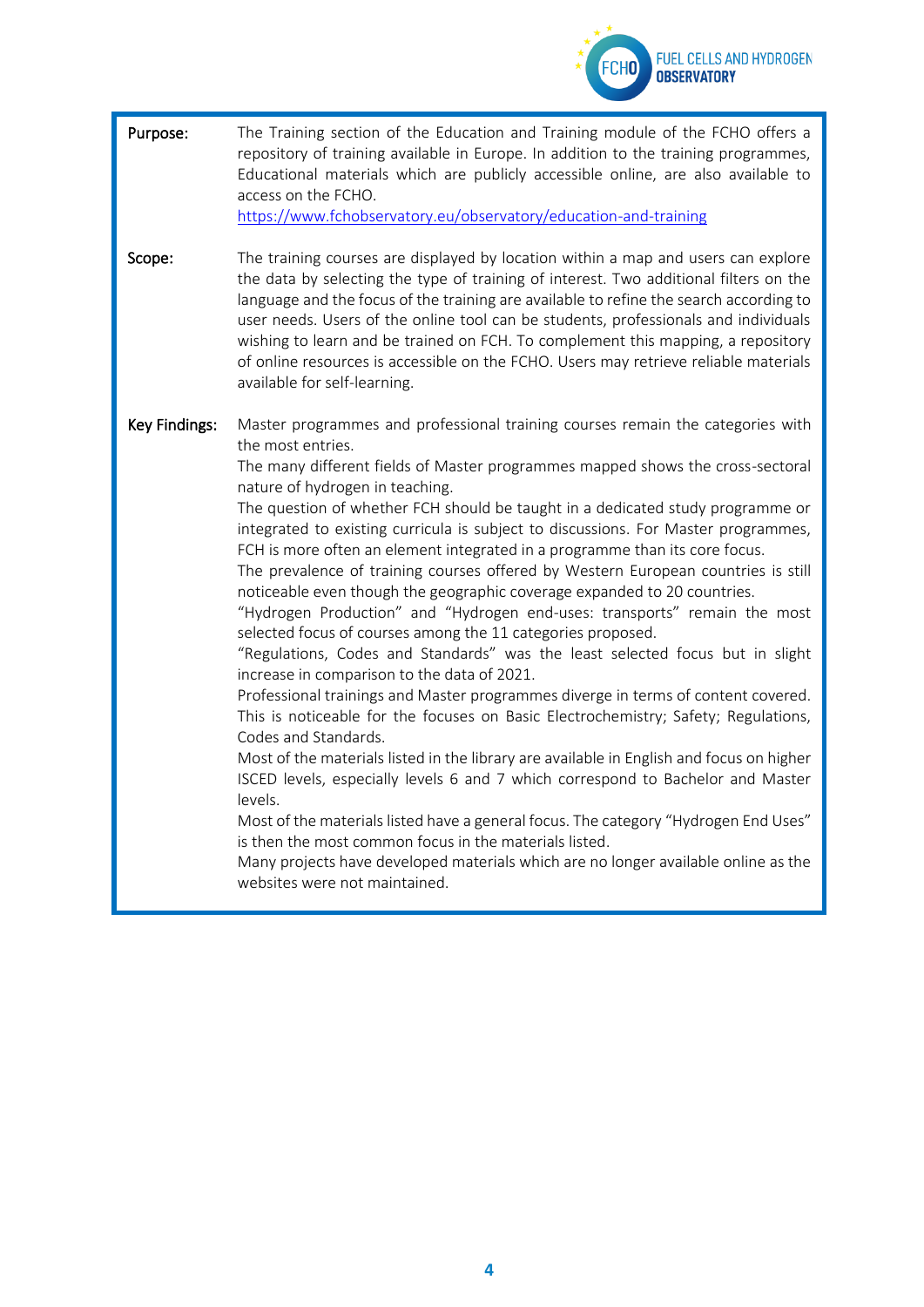

# <span id="page-5-0"></span>1. Introduction

The question of skills and trainings is high in the political agenda, both at European and national levels. Enabling the development of the hydrogen sector and providing opportunities to up-skill and re-skill workers from declining sector are challenges to address in the EU. Training offers in the field of hydrogen and fuel cells are therefore under the spotlight to try and address these problematics.

The recent publication of the Strategic Research and Innovation Agenda of the Agenda Process for the European Research and Innovative Initiative on Green Hydrogen<sup>1</sup>, led by Member States mentions 5 priorities for the field of Education and Skills. Among them developing education for all ages is stated first. Some other priorities are more specific:

- Foster European doctorates on next generation carbon-negative H2 technologies
- Develop a European network for upskilling and reskilling training programmes in the field of hydrogen (e.g. via a digital platform)
- Develop pan-European educational programmes to increase the knowledge of policy makers and public administrations in the field of hydrogen

Such objectives may be monitored within the Observatory which makes this tool all the more relevant.

The information in this report covers the period January 2022 – March 2022 during which the data collection for the update of the Education and Training section of the Observatory was collected.

Considering the challenges to train, reskill and upskill workers for jobs in the hydrogen sector, the training section of the FCHO aims to provide a first tool to assess the supply of training courses available and to list reliable learning materials available online. This database created will be useful for students interested in starting a career in the field of hydrogen, companies wishing to upskill and reskill their workforce to adapt to technological changes, but also to education providers and policy makers, to identify gaps and create new training courses to meet those needs.

Whilst the FCHO does not have the pretention to map all relevant training opportunities in Europe, it does provide a first basis to capture the current landscape for further analysis. With time and growing visibility, the ambition of the FCHO is to encourage training providers to contribute to this mapping and to be a part of this growing community of Education & Training providers.

After a launch of the Observatory in 2020, this update of the education and training section builds on the existing dataset and aims at engaging with further stakeholders. Further training offers are mapped, and new materials developed in European projects are listed in the library section.

This report aims to provide an overview of the data collected between January and March 2022 and an analysis of the main trends.

The second section of this report focuses on the learning materials publicly accessible online. The report provides a general overview on the ones identified and focuses on the breakdowns for each of the filters displayed on the website.

<sup>1</sup> European Research Area, 18th March 2022, *Strategic Research and Innovation Agenda Agenda Process for the European Research and Innovation Initiative on Green Hydrogen.*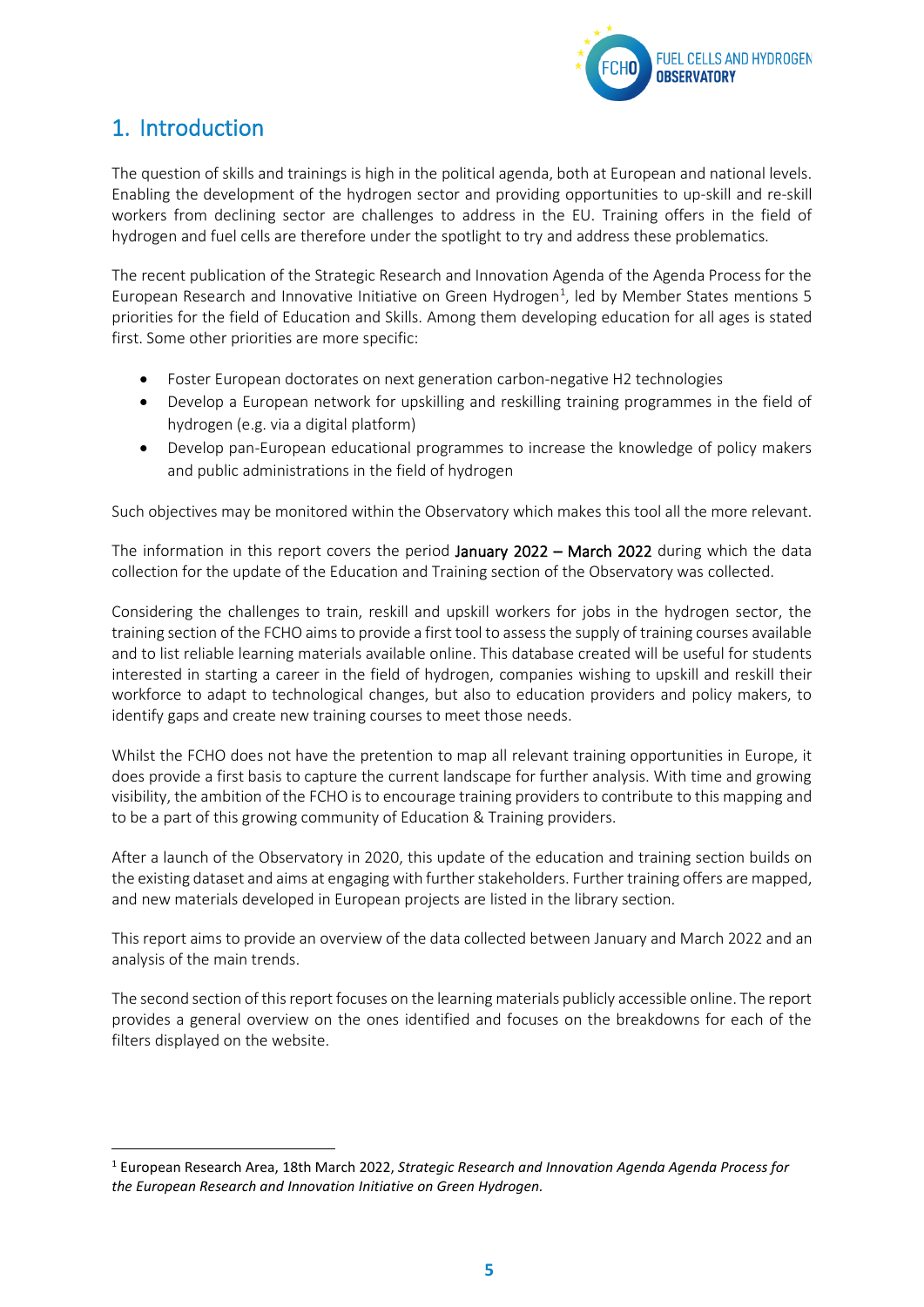

# <span id="page-6-0"></span>2. Training programmes

## <span id="page-6-1"></span>2.1. Data collection methodology

The data presented on the Observatory was predominantly collected through an online questionnaire sent to stakeholders. The responder could participate via a survey set up on Google Form for each of the training categories identified, as done in 2021. Trainings already included in the Observatory did not need to be submitted again in the form, but modifications or deletion were possible.

The 2022 data collection took place over January and February. Organisations were contacted through different networks to reply to the questionnaire. These networks comprehend universities, research centres, companies, public authorities, national associations and regional associations on hydrogen and fuel cells. The questionnaire may have been shared through other networks by responders themselves.

The data collection and update of the existing training courses is completed annually and should enable an understanding of how the roll-out of fuel cells and hydrogen is supported by the development of appropriate training courses.

#### *Entries sourced from the CNRS Hydrogen Research Federation mapping*

In 2021, it was decided to integrate to the Observatory trainings listed in the Parcours Sup<sup>2</sup> database in fields connected to hydrogen (195 entries for two BTS<sup>3</sup>). This approach was not repeated this year as it could be substituted by a more specific mapping carried out by researchers and professors in the CNRS Hydrogen Research Federation (abbreviated FRH2). FRH2 brings together more than 300 permanent researchers (CNRS researchers, university research professors and engineers) from 29 laboratories actively involved in the hydrogen field. It has a dedicated axis to work on trainings. Within this federation, several researchers undertook a mapping of training activities in their regions in the field of FCH. The findings were discussed in an event in Paris on 16 December 2021. Using this mapping realised by experts and including an analysis of the curricula appeared to be a more accurate approach than importing data from the Parcours Sup platform.

If this mapping is already an important milestone to be integrated to the Observatory, one should note that it does not cover all training opportunities. Building an exhaustive mapping is difficult exercise. What has already been spotted as relevant trainings gives a good overview of existing initiatives. Some programmes are in development and should be integrated in the coming years.

The mapping of existing trainings that was done in France would be interesting to see in other countries and a relevant resource for the Observatory.

## <span id="page-6-3"></span><span id="page-6-2"></span>2.2. Analysis of responses received

## 2.2.1. Focus on the training categories

299 training courses are currently listed on the FCHO. This is 122 more trainings that were added in this yearly data collection, without counting the Parcours Sup entries from 2021.

<sup>&</sup>lt;sup>2</sup> The Parcours Sup database is a web platform designed to collect and manage the assignment wishes of future students in French higher education.

<sup>3</sup> BTS (*Brevet de Technicien Supérieur*) corresponds to senior technologist's certificate, it is a national diploma of higher education in France earned in two years.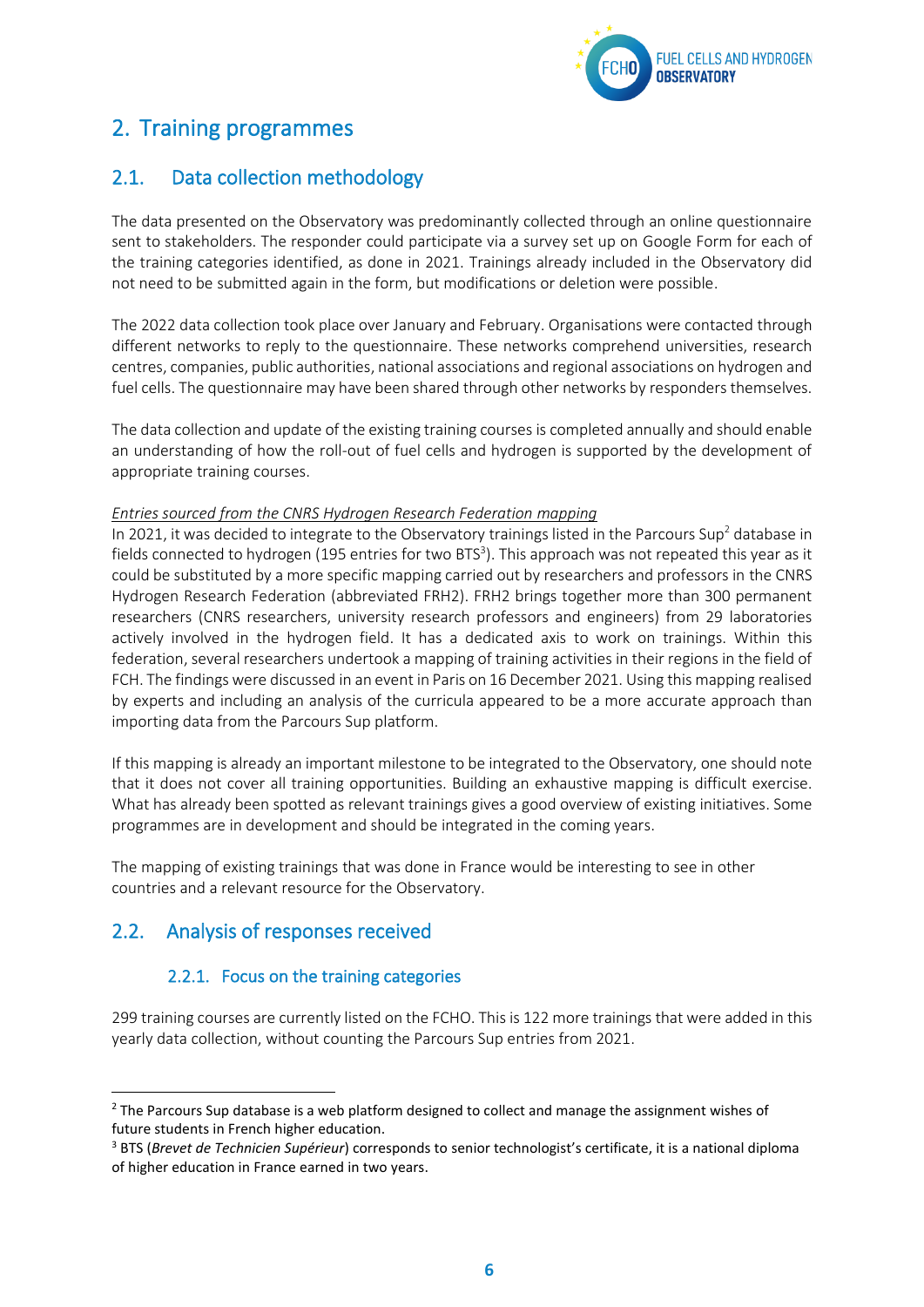

Figure 1: Share of training courses by category



#### Master programmes

When looking at the evolution of the training categories mapped, one may notice that the Master category is increasingly represented. 39% of the trainings mapped are Masters. This could be interpreted in different ways:

- The portal is mainly used by university teachers and higher education students and tend to orientate towards a mapping of higher educational activities. This could be explained by the fact that the portal is entirely in English and the core database of contacts contributing to the mapping is made up of researchers and teachers in universities or researchers. and/or
- Currently the offer of trainings in the field of hydrogen is more likely to focus on higher education and for longer studies than vocational trainings (4% with 11 entries).

The Masters included in the mapping are often engineer degrees. The variety of Masters including a hydrogen dimension in their programme shows the cross sectoral nature of hydrogen and its potential across many fields. If we look at the data submitted by one Spanish University, we may see that degrees in engineering can be focused on Energy (general, marine renewable, renewables), Transport systems (Naval and Oceanic, Aeronautical, Automotive), Environmental studies, Industrial engineering or Buildings. The topic of hydrogen is however tackled to different levels in these Masters, from dedicated courses to a simple part of a course.

This observation is part of a debate among the trainers' community to define whether FCH should be taught in a dedicated programme or whether integrating a hydrogen dimension to existing trainings would be a suitable approach. To this date, only few Master programmes have a focus on fuel cells and hydrogen only, 12 are listed in the current mapping (in the UK, France, Spain, Denmark, the Netherlands Czech Republic, and soon in Germany).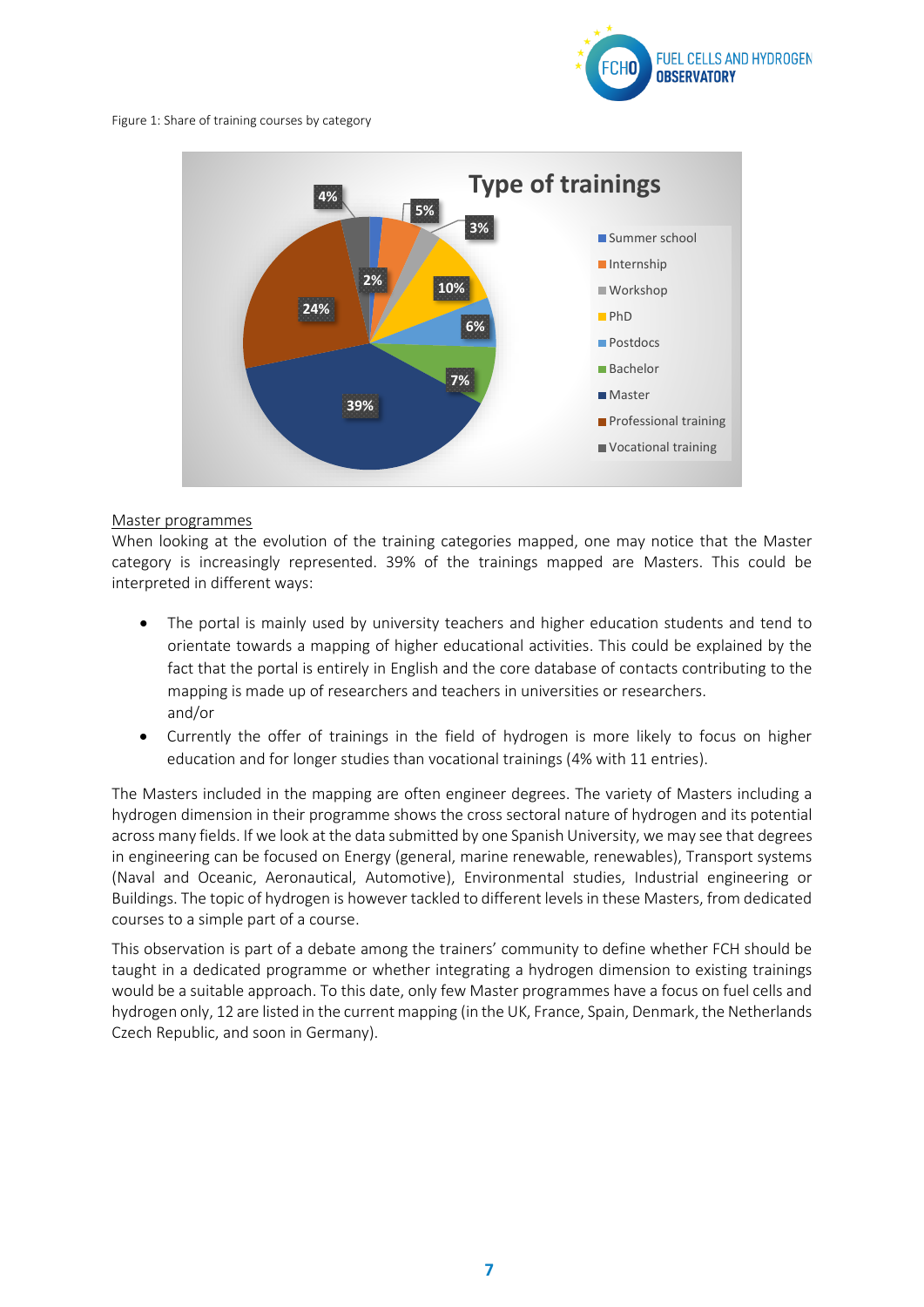

Figure 2: Evolution of the entries submitted by training categories



#### Professional trainings

In comparison the category of professional training has relatively decreased (from 26% in 2021 to 24% this year), but the number of professional trainings mapped has increased (47 to 73). The display of these trainings on a map is not always the more suitable as some of them may take place online or in different locations.

The usual target audiences remain engineers and technicians. Some other audiences are addressed such as sales or public authorities for example, but it is not the case for the majority of the trainings which are more technically focused.

#### Vocational trainings

6 new vocational training courses were added and 2 were removed. The limits of the questionnaire approach for this type of trainings should be overcome with dedicated outreach campaign or with a more detailed mapping of vocational education systems across Europe.

#### Bachelors, PhDs, Postdocs and Internships

The Bachelor categories is steadily growing with 10 new entries in 2022. Regarding PhDs, Postdocs and Internships some 16 entries were added. Doctoral schools on hydrogen and fuel cells are an interesting data to spot universities and labs active in the field of FCH.

#### Summer schools and workshops

<span id="page-8-0"></span>Some workshops were added with this new update (+3). There were no new additions to the section on summer schools, but the continuation of the existing activities should be noted.

### 2.2.2. Focus on the languages of the programme

As shown in Figure 3, about three quarters of the programmes mapped are unilingual against one quarter being multilingual. Multilingual usually means bi-lingual, in English and the language of the country where the training takes place. In comparison to the 2021 mapping, there are fewer multilingual programmes.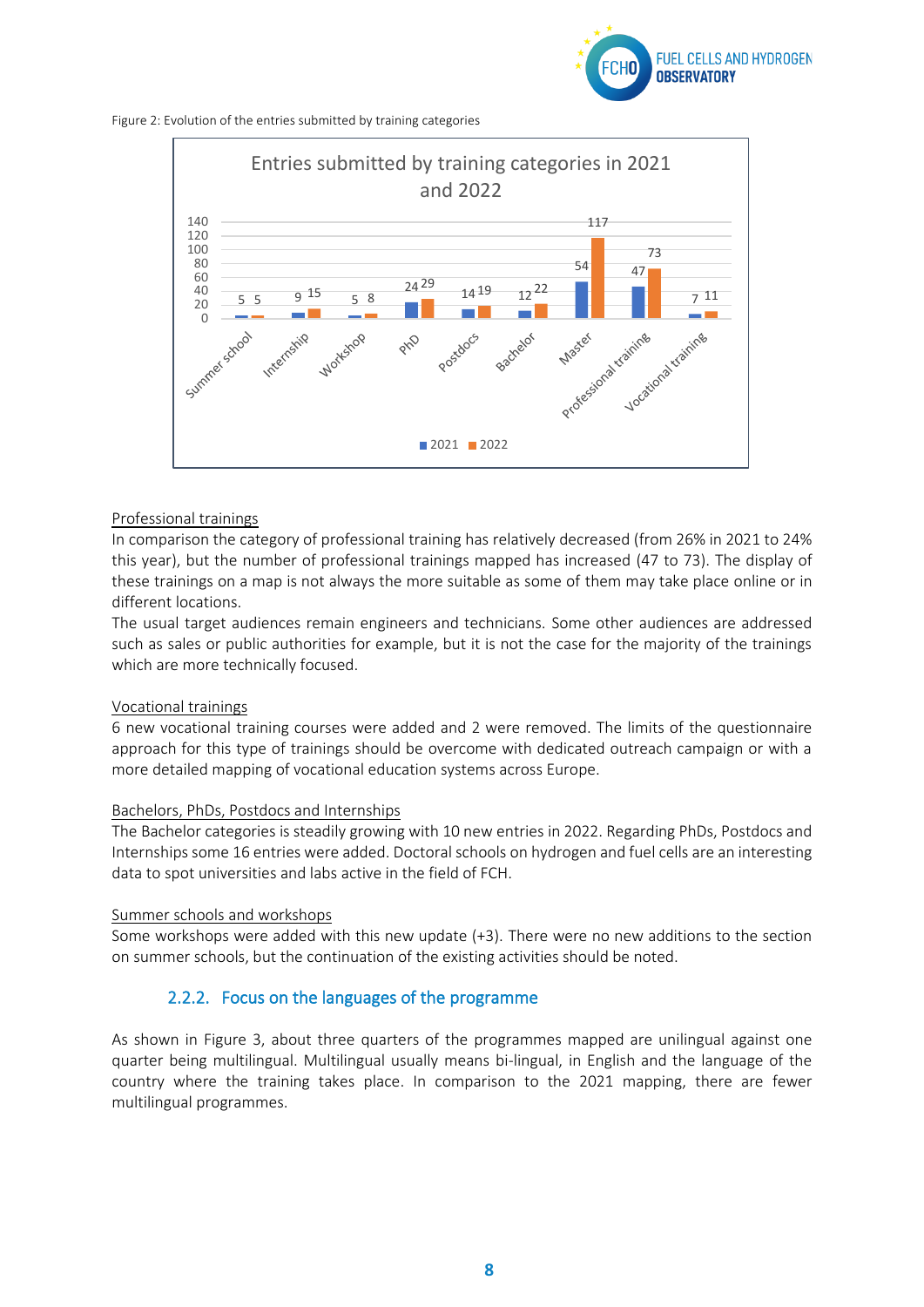

Figure 3: Share of unilingual and multilingual programmes



The majority of the programmes mapped are taught in English (60%). About one third of the programmes are taught in French (30%) and one sixth in Spanish (12%). German comes then (9%) followed by Italian and Dutch (respectively 4% each). Other languages are also included and represent two percent or less of the trainings mapped. For example, Greek, Polish, Portuguese and Swedish, which were also included in the past year, and a new entry of a programme in Romanian can be spotted. Not all the countries in which trainings are taking place have programmes taught in their language. Some of them are in English as part of schemes such as Erasmus Mundus Masters for example.

As observed in 2021, having most training programmes taught in English mapped on the Observatory makes sense, as the website itself is in English and the data collection was organised in English.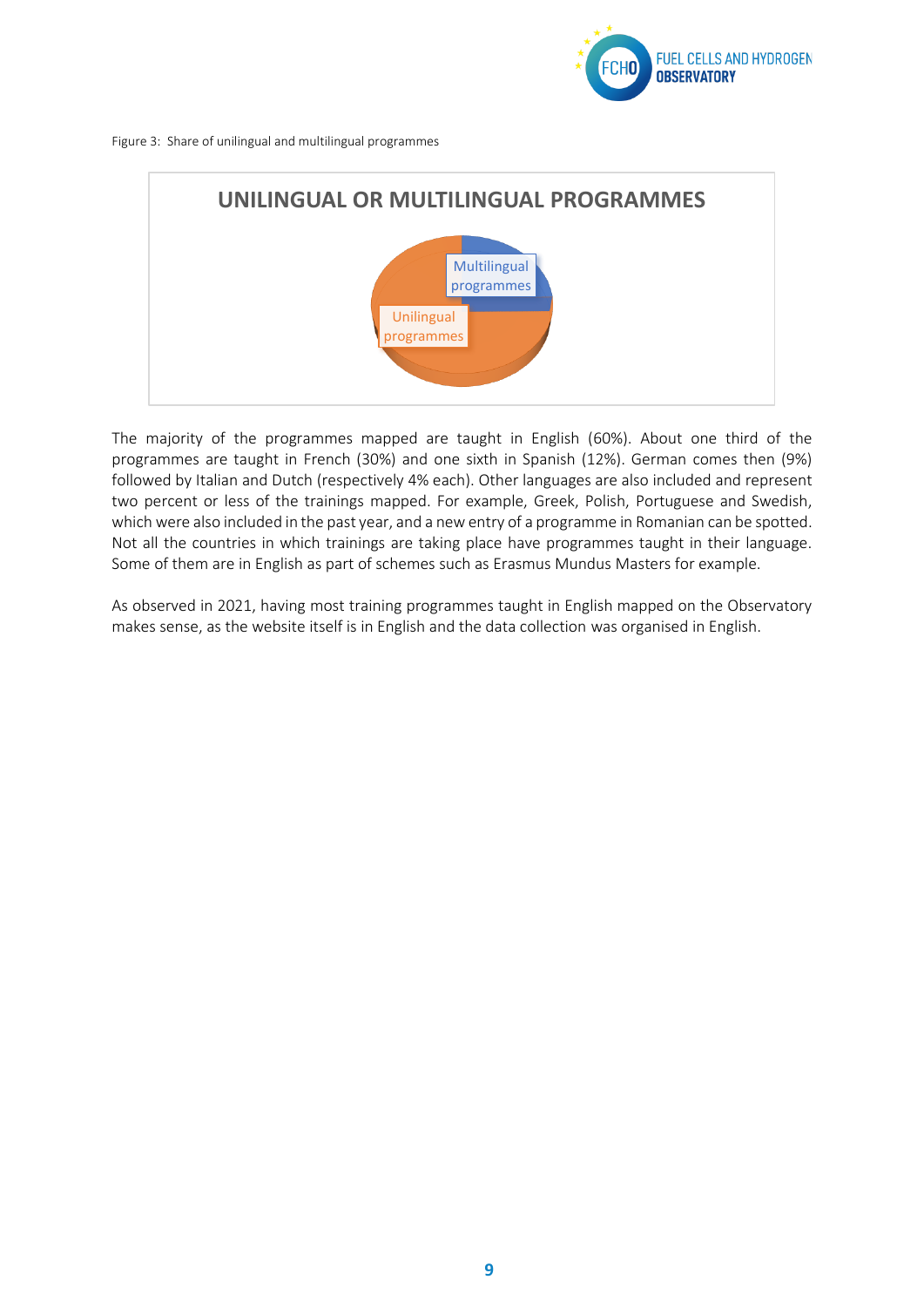

Figure 4: Overview of the teaching languages<sup>4</sup>



### <span id="page-10-0"></span>2.2.3. Focus on the geographic spread

As shown in the figure 5, the training courses mapped are predominantly located in Western Europe. This is in line with the trainings already mapped in 2021. About one third of the trainings are taking place in France, followed then by Spain (14%) and then the UK (12%). Between 5 and 10% are found Italy (9%), the Netherlands (7%) and Germany (7%). This could be understood as a general tendency that trainings in the field of fuel cells and hydrogen are more importantly provided in Western Europe. However, one should keep in mind that this mapping is not comprehensive, and further qualitative investigations would help complementing this data. For example, the study path to become an engineer or a technician in the field of fuel cells and hydrogen in some countries not well represented here could be investigated, as well as national systems and practices for upskilling and reskilling workers on the job.

The number of countries covered in the Observatory mapping of trainings raised from 18 to 20, with the addition of Slovenia and Romania. The fact that other countries are slowly integrated in the mapping tends to show that the outreach of the questionnaire is improving and/or that trainings in the field of FCH are expanding to new countries. For example, some of these initiatives are Erasmus Mundus taking place in several universities in Europe.

<sup>4</sup> The abbreviations used in this figure refer to the country codes used by Eurostat and available here: [https://ec.europa.eu/eurostat/statistics-explained/index.php?title=Glossary:Country\\_codes](https://ec.europa.eu/eurostat/statistics-explained/index.php?title=Glossary:Country_codes)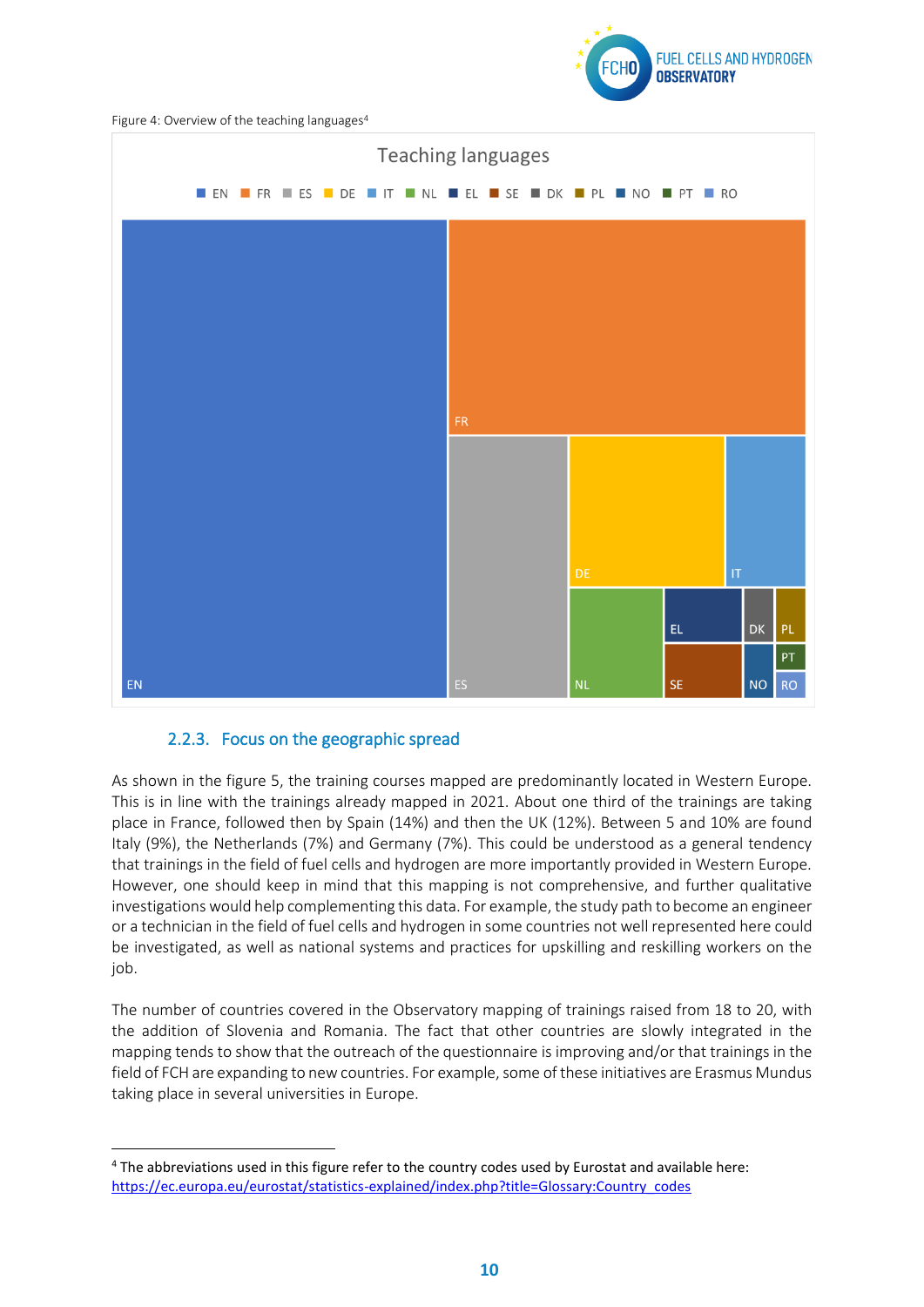

Figure 5: Training courses by country



### <span id="page-11-0"></span>2.2.4. Focus on the subjects of the training

When describing a training offer, the responder was always asked to identify the relevant 'focus' for the relevant course. There were no limits in terms of number of focus categories that could be selected. You can find below the categories proposed and the explanations of the different items:

- a) Basic Electrochemistry *refers to chemistry on the interrelation of electrical and chemical changes caused by the passage of current.*
- b) H2 Production *refers to the different means to produce hydrogen (electrolysis, gasification, biomass, etc.)*
- c) H2 Storage, Transport and Distribution *refers to the methods used to store, transport and distribute hydrogen (e.g. storage in salt cavern, transport via pipelines, etc.)*
- d) H2 End-uses: transports *refers to vehicles using hydrogen or hydrogen derivative synthetic fuels in fuel cells or ICE. All transport sectors are included: road, maritime, aviation, rail and off-road.*
- e) H2 End-uses: industry *refers to hydrogen used in some industrial processes (e.g steel manufacturing, chemicals, etc.)*
- f) H2 End-uses: buildings *refers to electrical, heating and cooling applications including fuel cells, CHP, boilers, etc. using hydrogen, hydrogen derivative synthetic fuels, biomass or biogas, etc.*
- g) H2 End-uses: energy, power generation *refers to the production of electricity using hydrogen, hydrogen blends or ammonia in turbines and/or fuel cells*.
- h) Regulations, Codes, Standards *refers to the development and use of harmonized performancebased standards for FCH appliances and systems.*
- i) Safety *refers to the safe production, handling and use of hydrogen, particularly hydrogen gas fuel and liquid hydrogen.*
- j) Life Cycle and Social Assessment, eco-design, recycling, *refers to environmental and sustainability aspects of FCH.*
- k) Technical-economic evaluation *refers to training courses at the crossroad of business and engineering to evaluate the technical possibilities of the technology whilst considering its economic cost.*

The user may then retrieve trainings filtering the results depending on the focus he/she is interested in.

With the table below, it is possible to see at a general level what focuses were the most and the least picked by responders to map the trainings, as well as the evolution compared to the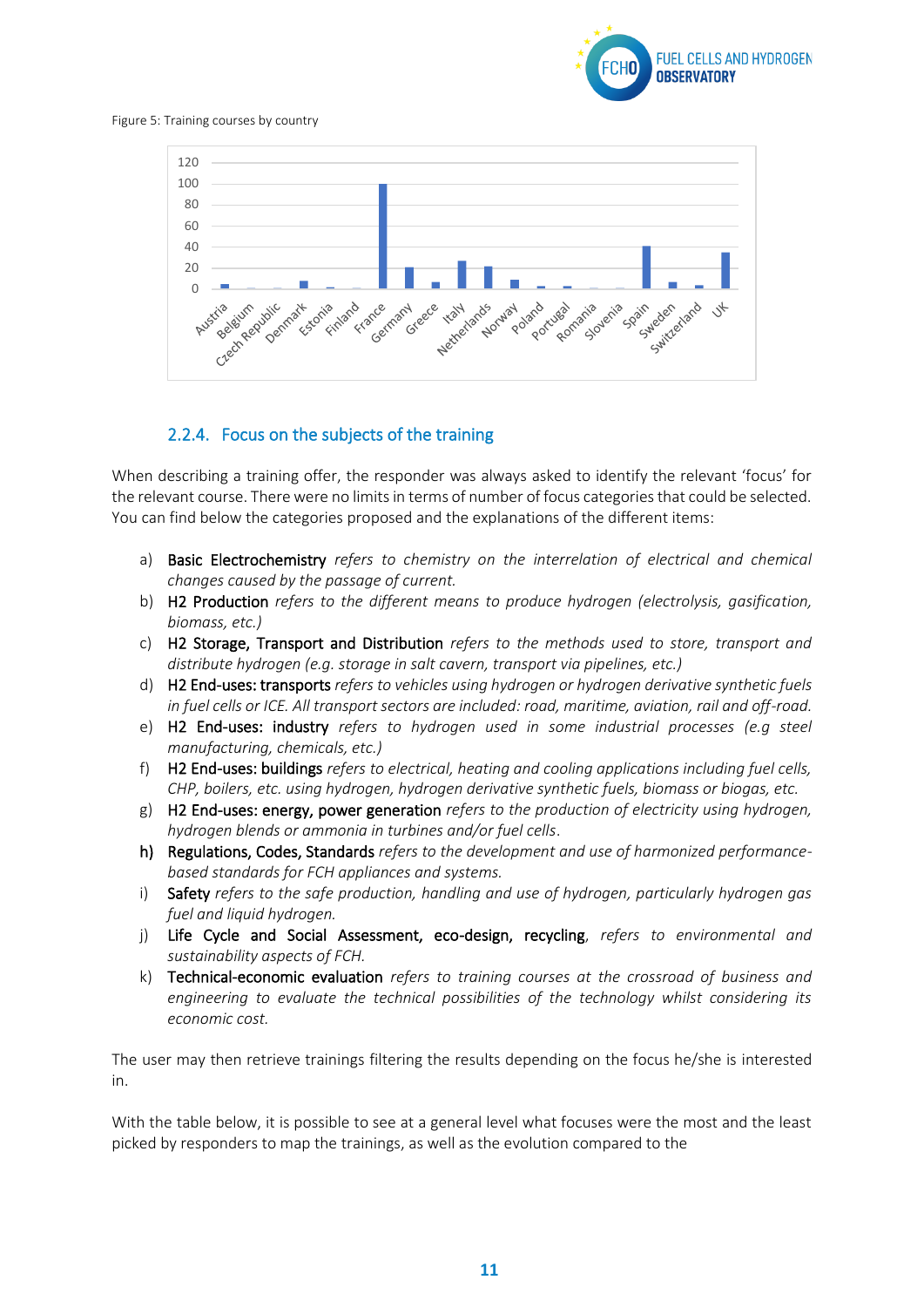

Table 1: Breakdown by focus for all training courses for the data in 2022 and 2021 *Coloured in grey you may see the focuses that are tackled in more than half of the training courses listed.*

| <b>Training Focus</b>                                         | Percentage of training indicating<br>the focus category - 2022 | Percentage of training indicating<br>the focus category - 2021 |
|---------------------------------------------------------------|----------------------------------------------------------------|----------------------------------------------------------------|
| <b>Basic Electrochemistry</b>                                 | 57%                                                            | 51%                                                            |
| H2 Production                                                 | 67%                                                            | 64%                                                            |
| H2 Storage, Transport and<br>Distribution                     | 64%                                                            | 57%                                                            |
| H <sub>2</sub> End-uses: energy, power<br>generation          | 55%                                                            | 56%                                                            |
| H2 End-uses: industry                                         | 37%                                                            | 38%                                                            |
| H2 End-uses: transports                                       | 64%                                                            | 62%                                                            |
| H2 End-uses: buildings                                        | 31%                                                            | 33%                                                            |
| Safety                                                        | 43%                                                            | 45%                                                            |
| Regulations, Codes,<br>Standards                              | 22%                                                            | 19%                                                            |
| Life Cycle and Social<br>Assessment, eco-design,<br>recycling | 26%                                                            | 29%                                                            |
| Technical-economic<br>evaluation                              | 29%                                                            | 32%                                                            |

In comparison between both years, we may see that the additional trainings listed follow the same trends than in 2021. There are no important variations between both years. The most picked category remains "H2 production" (67%) followed by "H2 End-uses: transports" (64%). Both shares have increased in comparison to the overall number of trainings. The least picked category remains "Regulations, Codes and Standards" (RCS), which is only tackled in about  $1/5<sup>th</sup>$  of the training courses mapped, and the trend tends to decrease.

Making a comparison of the different focuses between professional trainings and Master programmes can be relevant to try and understand the dynamic behind this data of course focuses. Both categories have a high number of entries which makes the comparison possible. Furthermore, comparing Master and professional trainings can highlight some key findings as one aim at training students without necessarily a work experience for a job, whereas the other is about training people already in employment.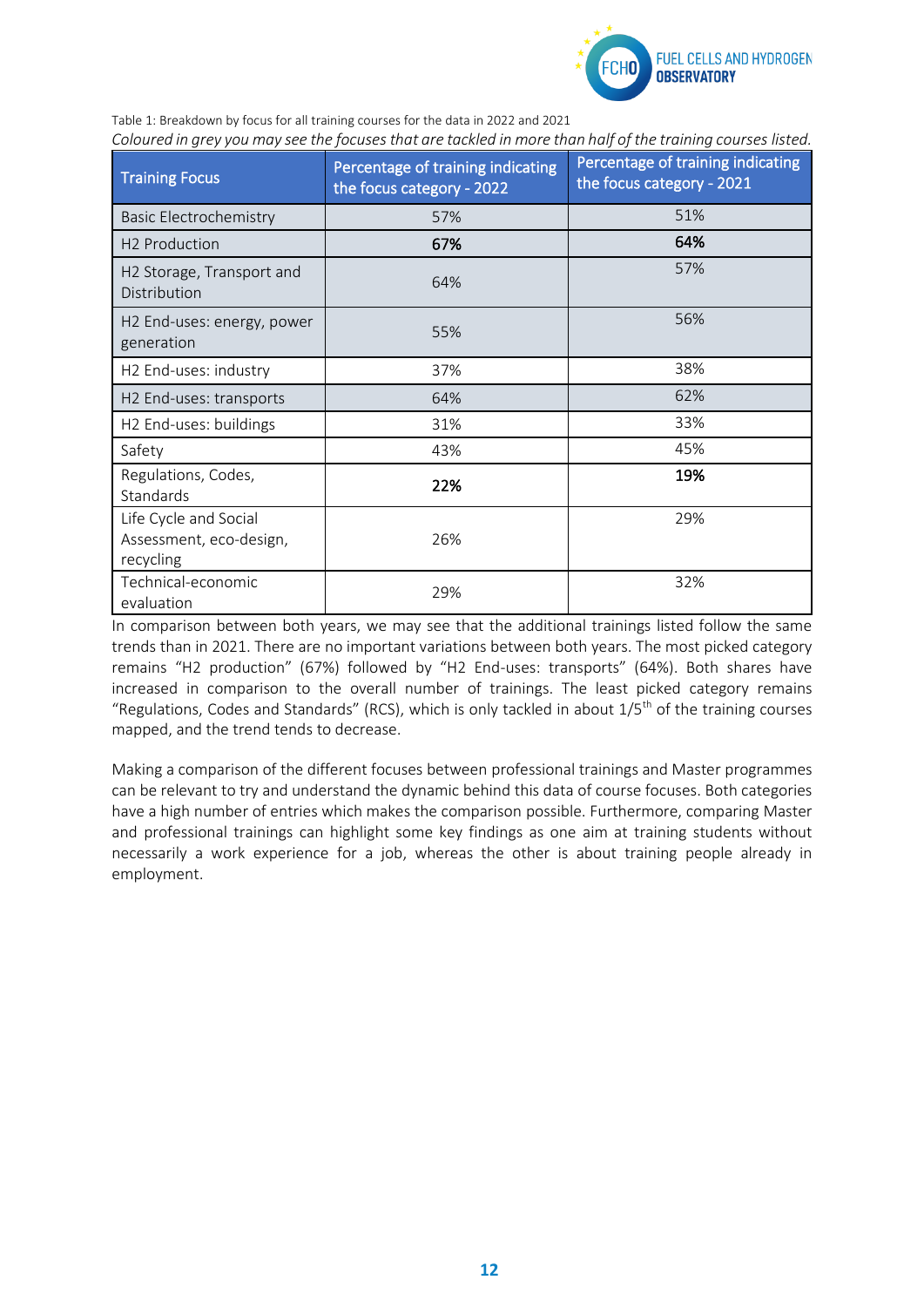

Table 2: Breakdown by focus for professional training courses and Master programmes

*In blue you may see the focuses with less than 20 points of percentage between professional trainings and Master programmes and in orange the ones with more than 20 points of percentage.*

| <b>Training Focus</b>                                       | Percentage of<br>professional training<br>courses indicating<br>the focus category | <b>Percentage of Master</b><br>programmes indicating<br>the focus category |
|-------------------------------------------------------------|------------------------------------------------------------------------------------|----------------------------------------------------------------------------|
| <b>Basic Electrochemistry</b>                               | 48%                                                                                | 71%                                                                        |
| H <sub>2</sub> Production                                   | 62%                                                                                | 71%                                                                        |
| H <sub>2</sub> Storage, Transport and Distribution          | 62%                                                                                | 73%                                                                        |
| H2 End-uses: energy, power generation                       | 55%                                                                                | 56%                                                                        |
| H2 End-uses: industry                                       | 41%                                                                                | 28%                                                                        |
| H2 End-uses: transports                                     | 68%                                                                                | 67%                                                                        |
| H2 End-uses: buildings                                      | 40%                                                                                | 29%                                                                        |
| Safety                                                      | 55%                                                                                | 34%                                                                        |
| Regulations, Codes, Standards                               | 41%                                                                                | 18%                                                                        |
| Life Cycle and Social Assessment, eco-<br>design, recycling | 12%                                                                                | 19%                                                                        |
| Technical-economic evaluation                               | 27%                                                                                | 24%                                                                        |

With this comparison, we may see that the certain topics are approximately equally tackled between Masters and professional trainings. This can be evaluated when looking at the different point of percentage between both training categories.

As an indicator, we may consider that a difference of 20 points of percentage or more between the two indicators shows a high discrepancy. With this reading, three focuses can fall into this category:

- Basic Electrochemistry (23 points of percentage of difference)
- Safety (21 points of percentage of difference)
- Regulations, Codes, Standards (23 points of percentage of difference)

It is an indicator that the relevance of a focus differs according to the training type.

In the case of basic electrochemistry, it may be explained by the fact that these courses are usually lengthier and take place over time. The public trained might either be familiar with electrochemistry or not be familiar at all in which case a professional training, often taking place on a few days only, might not be sufficient to get them up to speed with the knowledge of the field. In Master however this focus is more prevalent (71%). This finding shows that learning about this scientific basis is something less likely to be taught as an adult, to upskill or reskill workers if they are not familiar with this topic. It would be interesting to investigate whether this is something companies in need of trainings would expect this type of content for their employees or not. A more qualitative analysis of the data presented here would be beneficial to confirm these findings.

For the focuses of 'Safety' and 'Regulations, Codes, Standards', the situation is reversed. These topics tend to be more tackled in professional trainings than in Masters. This can be explained by the fact that the content has a clear application to a workspace. The question of safety is especially important for workers starting to work with hydrogen in their missions whereas they were not trained for it at the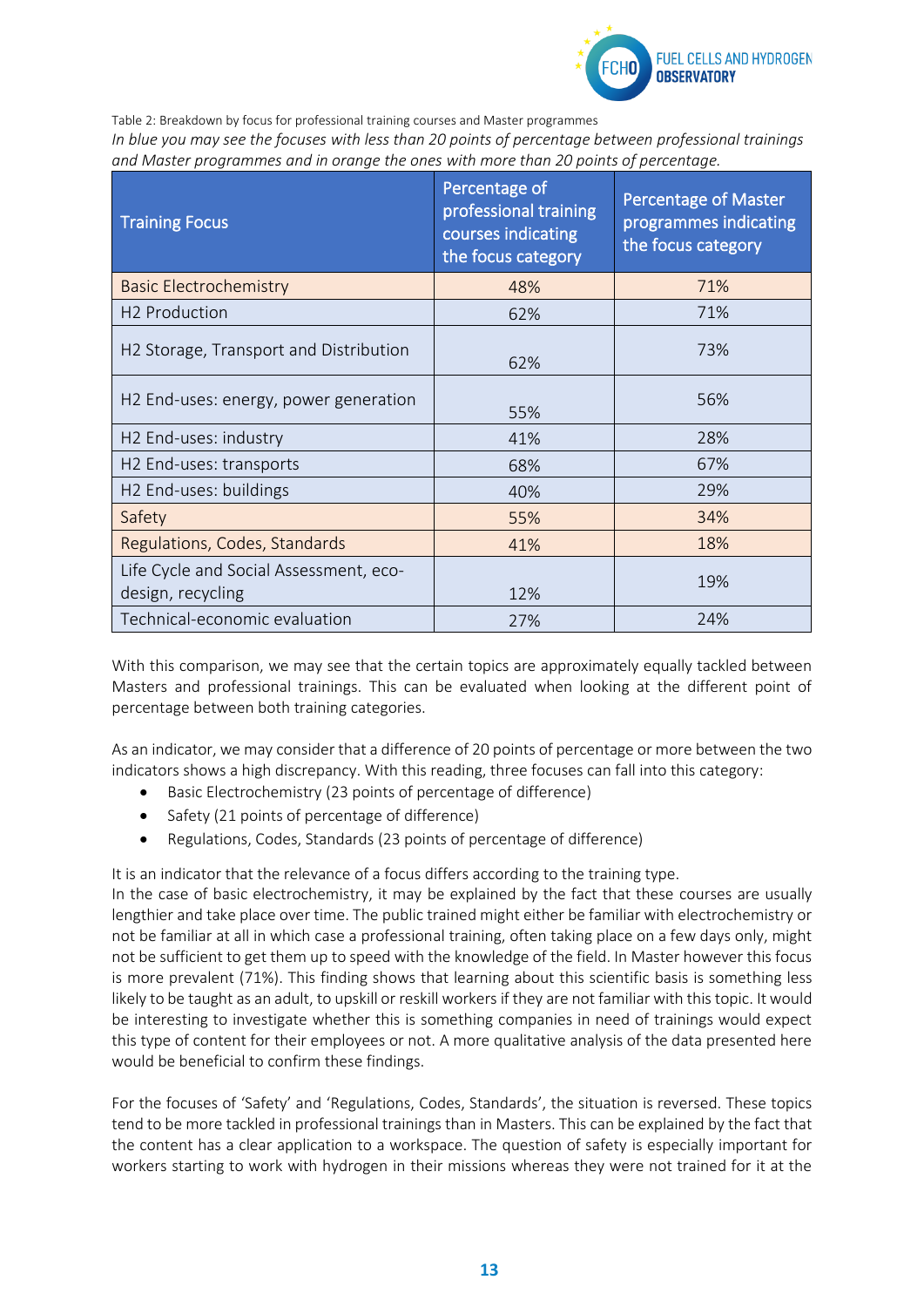

time, for example first responders or automotive repair shops. These trainings are in demand and usually applied to a specific in-situ environment.

## <span id="page-14-0"></span>2.3. Areas for future consideration in the training section

The areas mentioned for consideration in the previous report are still valid and should be considered for future updates of the Observatory. For the 2021 update, no changes were implemented in terms of content displayed or information collected. With this additional year of experience and based on feedbacks received, other elements could be added to complement the list.

#### Methodology for data collection

To reach out to a maximum of training providers on a continuous basis, it would be a good approach to allow data submission via a form available on the website all year long. The data submitted would be validated on a monthly or a bi-monthly basis to confirm its validity.

In parallel, specific outreach campaigns could be organised during the year to address different audiences using specific momentum. This way, newly established trainings could be integrated as soon as they exist and would quickly be displayed on the website. The accuracy of the existing data would be checked yearly. This approach would also lead to less limiting the rework needed to transfer the data from a Google Form to the website.

#### Content displayed

### 1. Rating the level of "*hydrogen expertise*" of a training.

The level of expertise on hydrogen and fuel cells gained through a training or a degree might greatly vary depending on its content and weather it is the core content delivered or just one part tackled within a wider programme. A rating of the level of expertise delivered within a training was proposed by the FRH2 who ranked from 0 to 4 to the trainings they mapped. This proposal has similarities with the one of France Hydrogène who proposed in its Livre Blanc<sup>5</sup> to rank with a hydrogen colouring how much jobs are specialised on hydrogen. The levels should be clearly defined for trainers to be able to evaluate by themselves this aspect.

It was suggested in the past report to give percentage of the different topics proposed. In order to keep the tool simple to use it might be easier to propose responders to highlight the topic the most emphasised in the training, if relevant.

- 2. Providing an indicator to describe the activities the training is targeting. *e.g. conception, manufacturing, installation, operation, maintenance, etc.*
- 3. Specifying the type of job function/role the training is addressing. *e.g. engineers, technicians, sales, etc.*
- 4. Providing training titles in the teaching language and in English to facilitate analysis.

<sup>&</sup>lt;sup>5</sup> Livre blanc des compétences et métiers de la filière hydrogène, France Hydrogène, avril 2021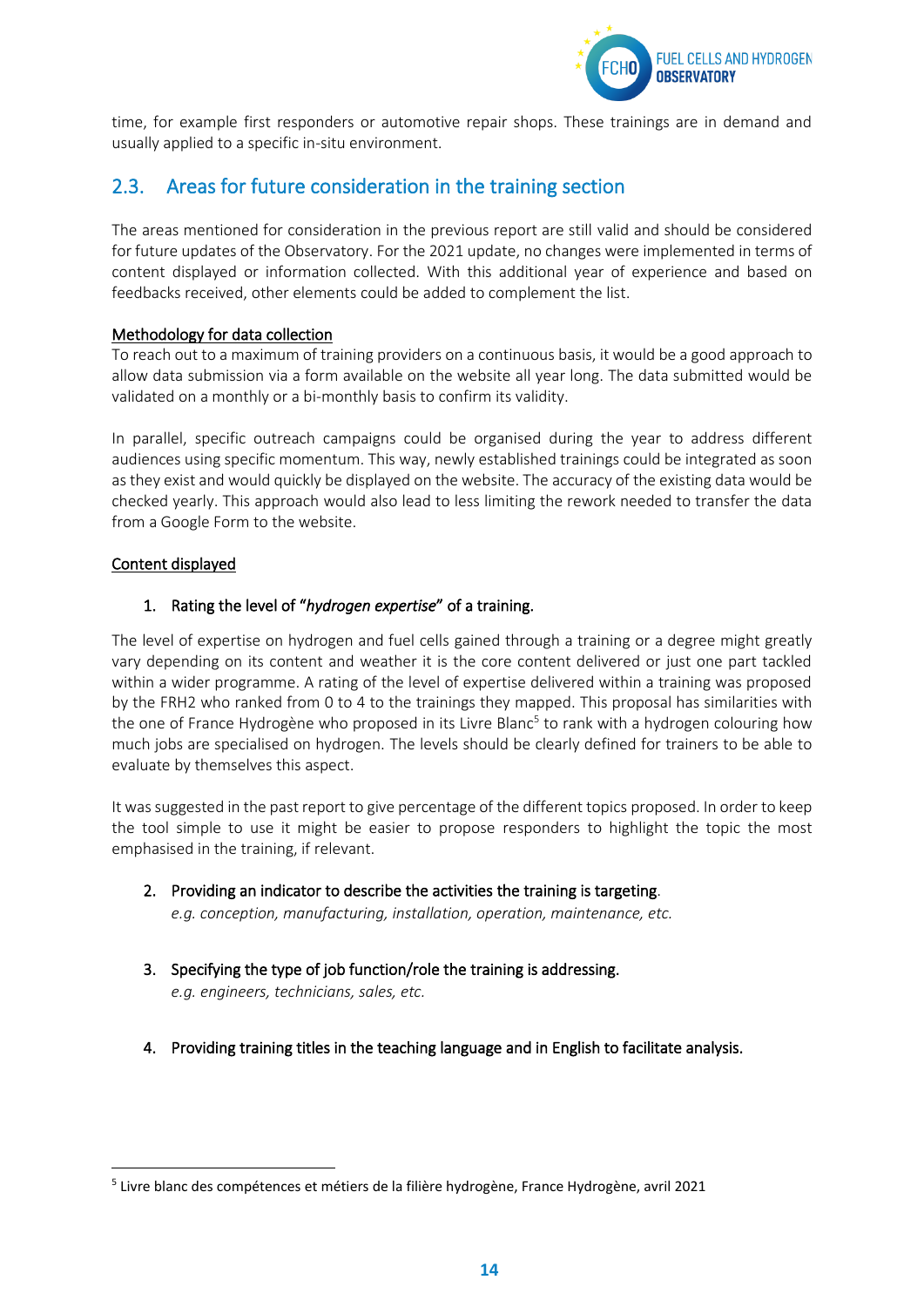

# <span id="page-15-0"></span>3. Education materials

The Education materials module of the Observatory lists courses and education materials publicly accessible online. This section is meant as an online library focused on FCH learning materials. 341 reliable materials may be retrieved on the platform. It is conceived as a go-to-resource gathering materials developed in the framework of European projects.

Several filters are available in the library to refine the search of users according to their needs. It is possible to select the ISCED level (ranging from 1 to 8), the course focus, the language, or the source. The materials listed were created between 2006 and 2021. In order to preserve the internal logic defined by those who developed the course, it was decided in this update to revolve to the website of a project listing different materials from one course (e.g. a course, an exercise and a case-study). Once having landed on the page the user can look their entirety of the lesson with all relevant files.

Observing trends in the materials listed with this update, compared to the previous one would have a limited interest as most materials added are not new materials, and have been developed several years back.

## <span id="page-15-1"></span>3.1. Focus on sources

The approach chosen for the materials section of the Observatory was to list materials developed by European projects as their ownership is usually clear and the project results benefit from advertisement. Therefore, only materials created with the goal of being public were shared in the library.

With the 2022 update of the Observatory, the first step was to check whether ongoing projects had developed new materials, or if existing materials had been updated. Two projects were concerned by this.

First, in the continuity of the HyResponse project (2013-2016), the HyResponder project updated the existing materials and developed further platforms to train responders throughout Europe, and to train responders' trainers. At this stage, only materials in English were available on the website, but they should be translated in 8 languages via an e-Platform. This should be monitored in the future. Then, the FCH Go project that ended in 2021 has developed materials in new languages that could be added in this update.

As no new projects in the field of education had started in 2021 within the Fuel Cells and Hydrogen Joint Undertaking, other relevant database for projects were explored. The Erasmus + programme appeared as a good choice for this. If not dedicated to fuel cells and hydrogen topics, the programme focuses on education and training, and projects within it might be dedicated to hydrogen. Furthermore, an Erasmus + project (Hyschool) was already included in the previous mapping of materials.

The Erasmus + search tool of project results is well designed and allows to retrieve projects using key words which was particularly useful in this case. Using the key words "hydrogen" and "fuel cells", respectively 36 and 15 projects were listed. Some of the results were listed in both categories. From this pool, only four additional projects had developed materials that could be added from this research. What led to such a low number in comparison to the high number of results is that many projects have developed content on a website that is not maintained once the project ends. Therefore, a lot of work has been done in past projects but cannot be retrieved if the website is not kept alive. This issue is known, and for some projects, all content developed is hosted on the Erasmus + platform which appears to be a good solution to make sure that content developed is not lost.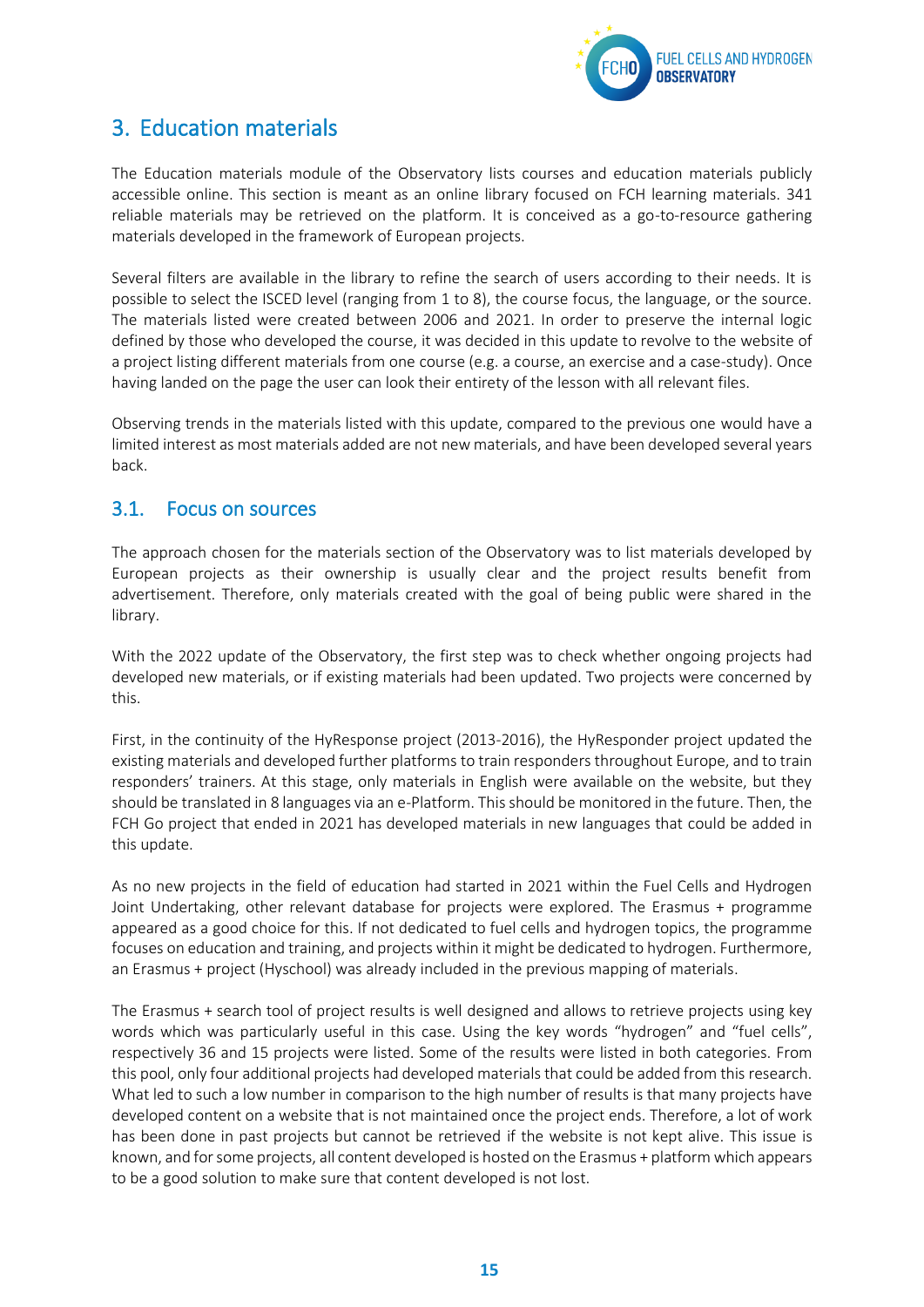

This issue also underlines the limitation of the Observatory approach; due to copyright reasons, it can only point to other websites hosting the materials. When these websites stop being maintained, the materials will need to be removed from the Observatory, unless an alternative solution is found.

The materials listed were collected through pre-identified European projects. 14 different sources are currently included:

- **AlterDrive**
- CertifHy
- CLEAN kWAT
- Ene.field
- **FCHGO**
- H2 Training
- HyFacts
- **HySchools**
- HyResponder updating HyResponse
- JESS 2011
- JESS 2012
- NET-Tools
- PACE
- Sustainability by biotechnology

### <span id="page-16-0"></span>3.2. Focus on languages

Materials in 14 different languages are currently listed in the library. It is 5 more than in the 2020 update of the library. Those languages are Czech, Hungarian, Portuguese, Serbian and Turkish. A majority of the materials are in English language (43%). Materials in Italian language are then the most common ones (11%), followed by German (7%) French (7%), Romanian (5%), Spanish (5%), and Romanian (6%).

Figure 6: Breakdown of the materials by languages<sup>6</sup>



 $6$  The abbreviations used in this figure refer to the country codes used by Eurostat and available here: [https://ec.europa.eu/eurostat/statistics-explained/index.php?title=Glossary:Country\\_codes](https://ec.europa.eu/eurostat/statistics-explained/index.php?title=Glossary:Country_codes)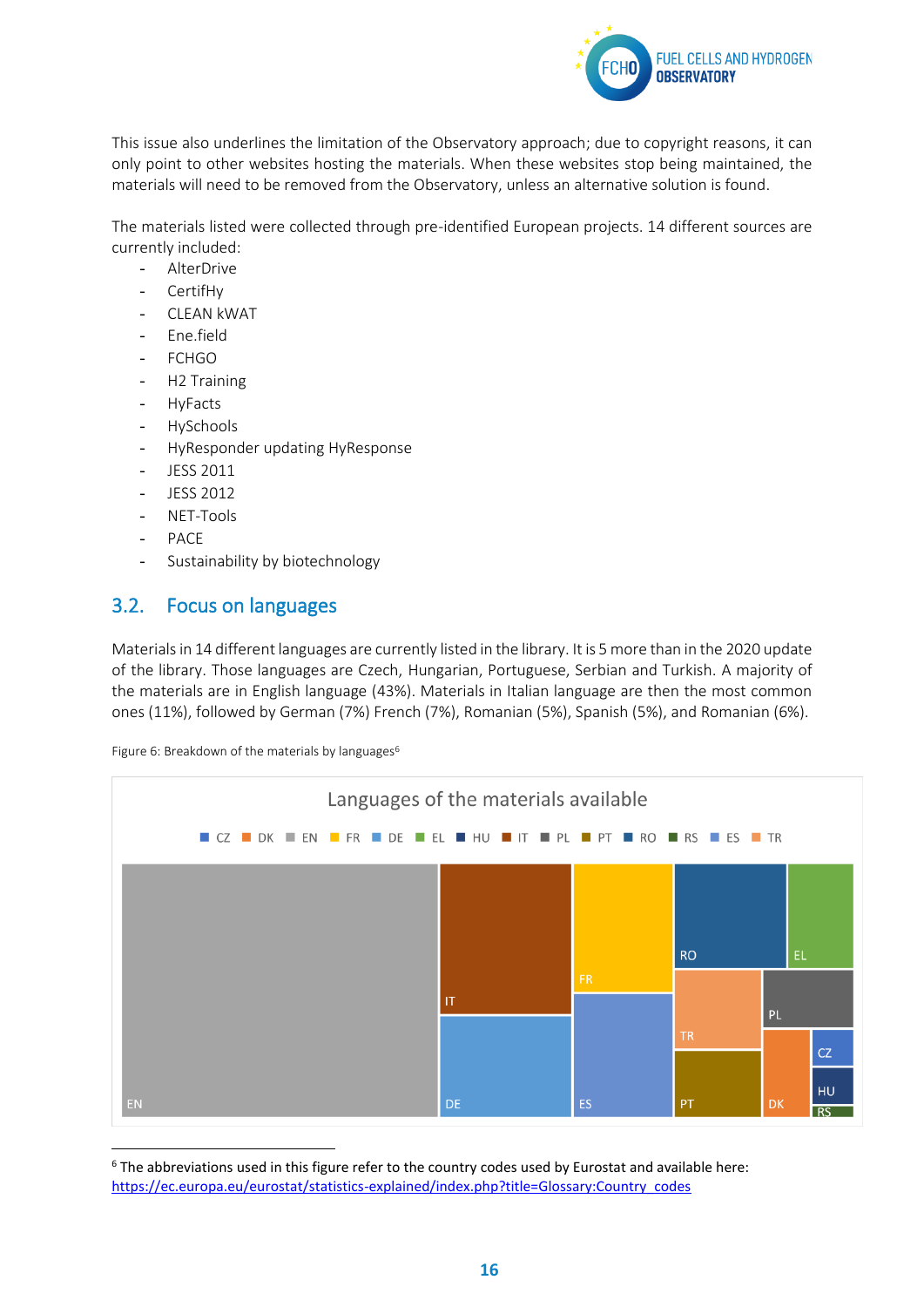

## <span id="page-17-0"></span>3.3. Focus on the course topic

Several categories have been defined to classify the materials on the website and allow users to retrieve courses on a given topics. The following categories were identified:

- General *refers to information remaining at a broad level of understanding, not going into technical details*
- H2 Production *refers to the different means to produce hydrogen (electrolysis, gasification, biomass, etc.)*
- H2 Storage and Distribution *refers to the methods used to store, transport and distribute hydrogen (e.g. storage in salt cavern, transport via pipelines, etc.)*
- H2 End-Uses *refers to hydrogen usages in transport, industry, buildings or to generate power.*
- Regulations, codes, standards and safety *(referred to as RCSS in Figure 7) refers to the development and use of harmonized performance-based standards for FCH appliances and systems and to the safe production, handling and use of hydrogen, particularly hydrogen gas fuel and liquid hydrogen.*
- Basic Electrochemistry *refers to chemistry on the interrelation of electrical and chemical changes caused by the passage of current.*
- Life Cycle and Social Assessment, eco-design, recycling (referred to as LCSA in the Figure 7) *refers to environmental and sustainability aspects of FCH.*
- Technico-economic evaluation *refers to courses at the crossroad of business and engineering to evaluate the technical possibilities of the technology whilst considering its economic cost.*

Over one third of the materials listed tackle H2 End-uses and about a quarter of them focus on RCSS. The European projects tackled greatly these two areas. LCSA and Technico-economic evaluation were the least tackled focus categories in comparison with only one material focusing on this specific issue.



Figure 7: Focus of the education materials listed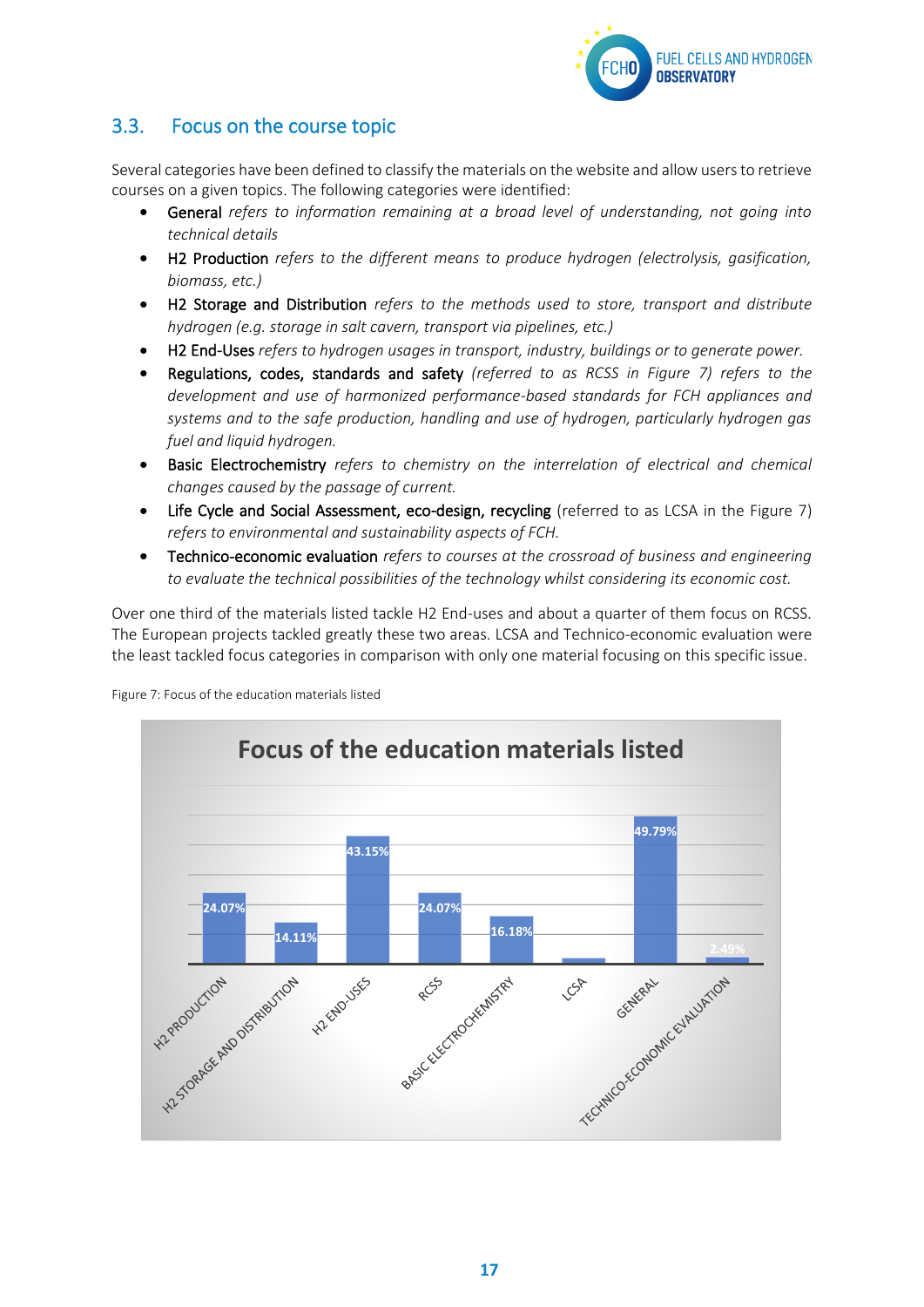

## <span id="page-18-0"></span>3.4. Formats and target audiences of the materials developed

| <b>ISCED level</b> | Percentage of materials in the<br>corresponding ISCED level |
|--------------------|-------------------------------------------------------------|
| 1                  | 6%                                                          |
| 2                  | 6%                                                          |
| 3                  | 6%                                                          |
| 4                  | 4%                                                          |
| 5                  | 24%                                                         |
| 6                  | 40%                                                         |
|                    | 45%                                                         |
|                    | 22%                                                         |

Table 3: Focus on the ISCED level of materials listed

A majority of the materials listed address a public on a higher level of understanding, as shown in table 3. However, several projects also target lower-level education. They are usually translated in different languages to be accessible to different national audiences.

Regarding the format, the use of virtual reality or e-lab for some of the higher ISCED materials is to be noted. This has been the case in projects like HyResponder and Net Tools. At lower ISCED levels, the content often includes games and interactive lessons with experiments and are aimed for teachers to use with their students. The core of the materials listed remain slides or texts. How materials can be used by self-learners in the absence of a teacher should be further investigated.

## <span id="page-18-1"></span>3.5. Areas for future consideration in the Education materials module

### 1. Implementing an automatic reporting for materials developed in European projects

Implementing an automatic reporting between European projects on FCH developing materials and/or trainings on hydrogen and fuel cells, and the FCH Observatory team would be of great added value to develop the library. All materials developed as part of a project could automatically be added to the website. The responsible project partners could download from the website a template to list and classify their materials as they are the best placed to do this exercise. This would help overcoming the language barrier when listing materials in foreign languages and ensure that the different categories are filled in appropriately by the authors.

### 2. Expand the scope of listed materials

The scope of what is included in the library could be expanded to include more documents, such as studies and reports on FCH development or on a particular assessment of the FCH sector. A dedicated category outside the ISCED scope might need to be established in case this change is pursued.